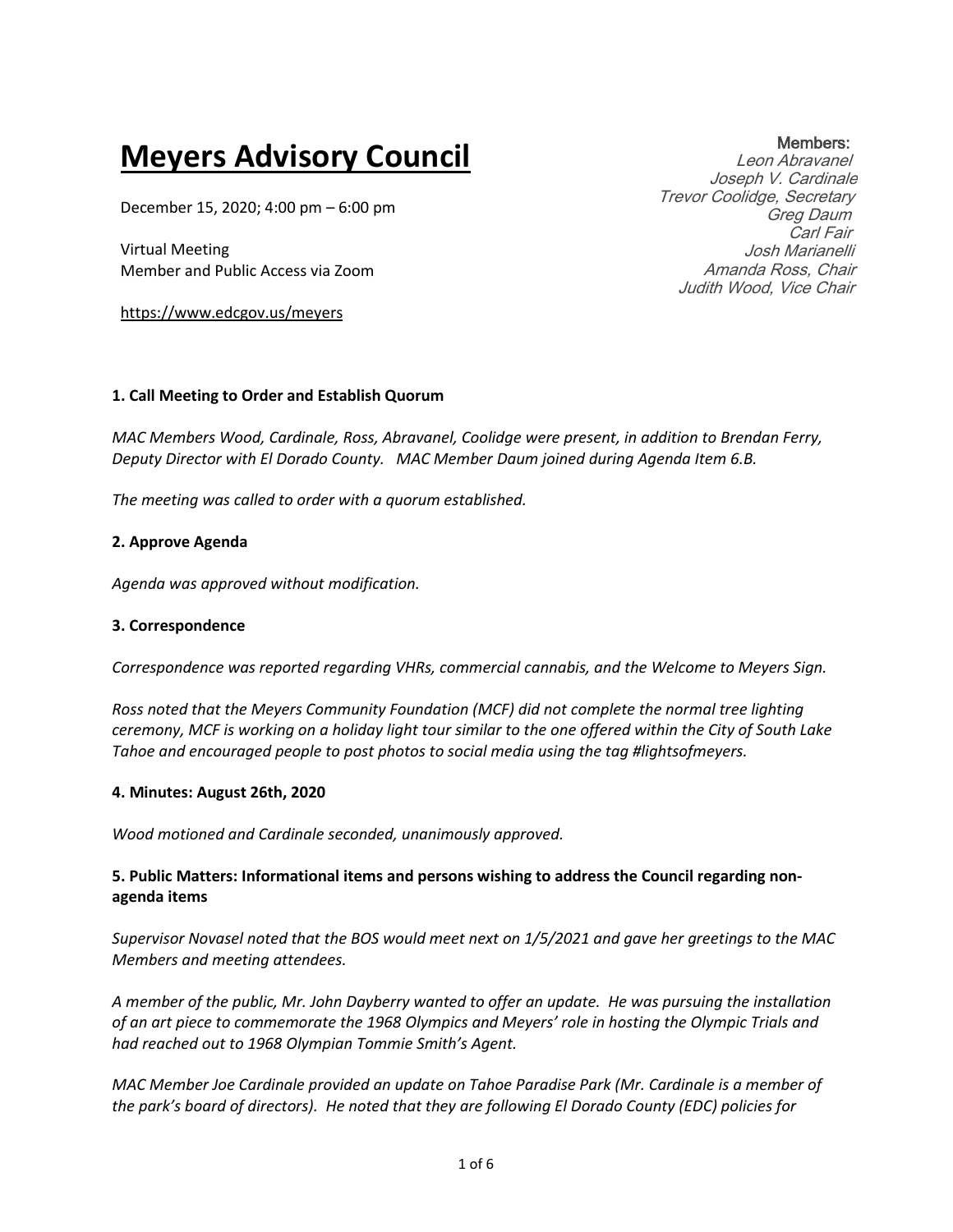*keeping the park open during COVID. Tahoe Paradise Park is forming a committee to fundraise for a new restroom project. The park is currently winterized with water off and the park is not being heated. As part of an ongoing master planning process, the park plans to consolidate five property parcels into one to ease permitting. Cardinale noted that the park has a board meeting that is accessible via Zoom from 6 PM to 8 PM this Thursday.*

### **6. Agenda Items:**

#### **A. Snow removal, Donaldo Palaroan, EDC DOT.**

*Mr. Palaroan reported that snow removal had been done under contract over the past three years, covering 6.5 miles of Class 1 bike path from State Route 89 to Sawmill Road, and then Sawmill Road from US50 to Lake Tahoe Boulevard, and then along Lake Tahoe Boulevard to Viking Road/D-Street. Mr. Phil Trella, Trella Tahoe, is now the contractor and has been out to clear snow following the recent storm. EDC DOT directs the contractor to clear snow when more than 3" has fallen. The snow removal contract is structured to compensate contractor on an hourly/on call response basis instead of a lump sum or season-long contract as was previously awarded. EDC has received good feedback for keeping paths clear. The JPA Recreation Council and Bicycle Advisory Committee have directed funds to EDC DOT, \$22,000 each year to clear paths. The City of South Lake Tahoe also receives some funding to clear City paths using City staff and equipment.* 

## **B. Commercial Cannabis Status Updates. Mr. Ferry, EDC Deputy Director.**

*Mr. Ferry provided an update on the application process for commercial cannabis sales. One license is available for a single location in the town center area of Meyers. EDC received applications for three locations in Meyers (Bob Dog Pizza, At Altitude Fitness Building, and Old Wedding Chapel adjacent to the private golf course). Multiple EDC departments are involved in the scoring. EDC Sheriff Office nearing completion of their scoring section. Mr. Ferry is not involved in scoring. Following completion of scoring by EDC, the highest scoring applicant would then go through the conditional use permit process. Final scores are anticipated to be completed by the end of December. The process is slightly delayed as a result of a slow background check process.*

*Following the summary update, several members of the audience had questions and comments.*

*A member of the audience and Meyers resident, Megan Steeves, asked if a buffer applied to the parking lot used as a school bus stop by five different schools was within the buffer area and would exclude at least one of the sites. She noted concern of the approval of sites in Meyers and the value of the gym facility for sports and as a community center. Mr. Ferry confirmed that the possible buffer from the bus stop and potential 1000-foot setback, as applicable, to a commercial cannabis location would be considered under the special/conditional use permit review.*

*Wood stressed that the MAC is a volunteer advisory group for implementing the Meyers Area Plan (MAP) and is not involved in, nor does it not know the outcomes of the selection/scoring process.*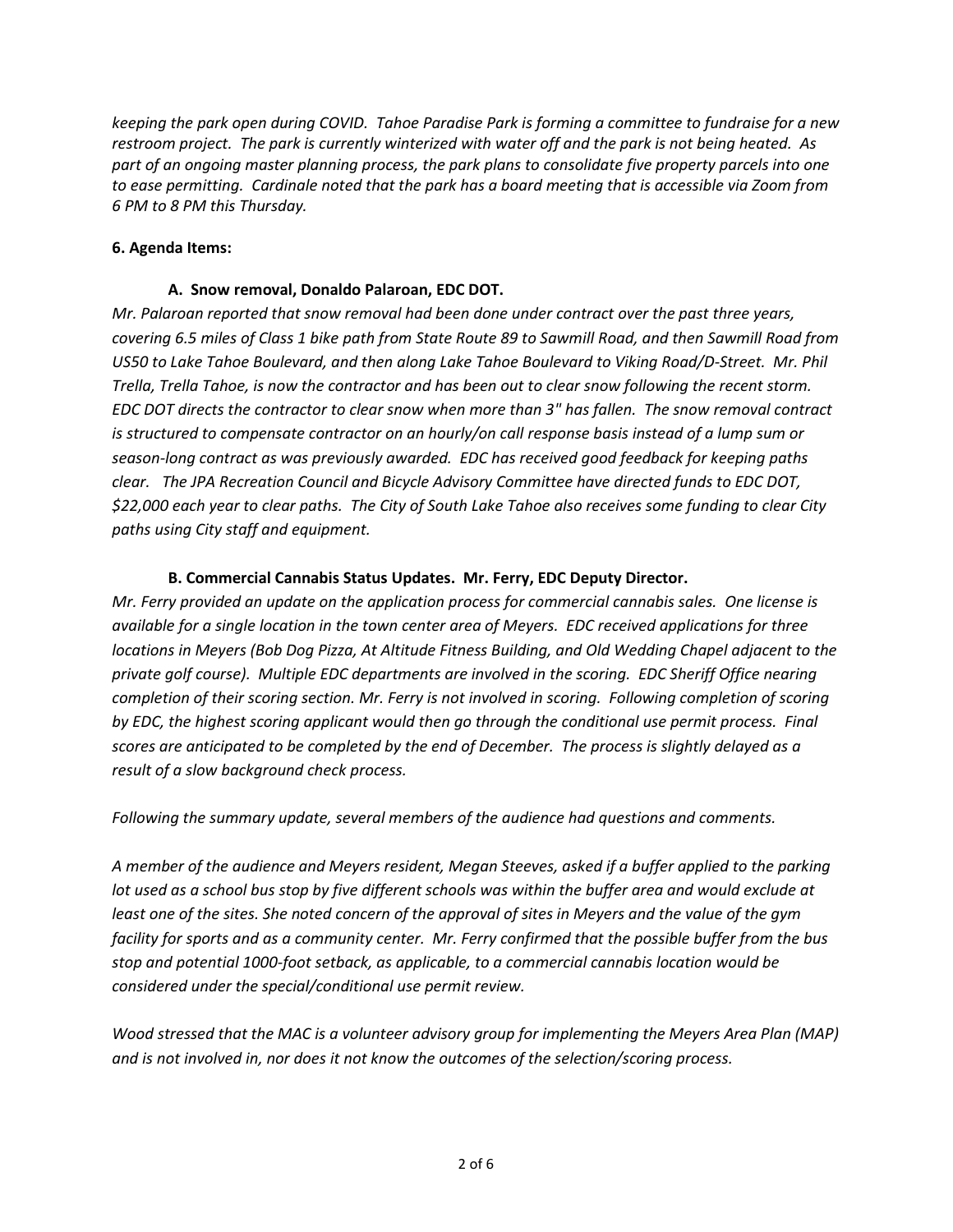*Members of the public and MAC members asked about the application process. The scoring system was finalized in July and did not consider potential community partnerships, clarification was provided that even following scoring, the successful location would be subject to review as part of a special use permit process with additional outreach occurring. Supervisor Novasel also noted that she was one of two Board of Supervisor representatives on the EDC cannabis subcommittee.* 

*Members of the audience presenting themselves as representatives of the three different applications spoke regarding their potential operations and locations.* 

*Charles Boldwyn indicated he submitted an application for the old wedding chapel property and acknowledged that there are both negative and positive impacts of cannabis sales, such as jobs and taxes, and that he sought to be a community partner. Lauren Moore indicated that she had submitted an application for the gym location on behalf of a company called Embarc that has an existing store in South Lake Tahoe. She indicated that she also felt that EDC had a deliberate process that she respected. A third applicant, Charles WIllet with Tahoe Honey Co based in Truckee noted his attendance at the MAC meetings to connect with Meyers and that he is seeking to open a cannabis sales location at what is currently Bob Dog Pizza. Mr. Willet noted concern that two MAC members are connected to the gym site.*

*Following the three applicants, several members of the public commented on the value of the gym to them and repeated concerns regarding proximity of proposed locations to the bus stop.*

## **C. County VHR Program Update**

*Mr. Ferry indicated that EDC staff took a VHR ordinance item for reading and adoption to the BOS on 11/17 and 12/2. It will become effective January 1, 2021, 30 days after adoption. It includes a cap on vacation home rentals (VHRs) at 900 permits in the Tahoe Basin. Within the Tahoe Basin, there are currently around 750 permits. If there are more than 900 sought, there will be a waiting list. There will be a fee for the waiting list in addition to the application fee. There will be a discussion regarding a limitation on clustering of permits to avoid concentrated impacts on residents at the January BOS meeting.* 

*Wood asked about some data points - do we know how many VHRs were sold and are no-longer VHRs and are now primary or secondary homes? Ferry did not know. Ferry noted that VHR permits are with the individual owner and not the property - if the property changes hands, the permit does not transfer to the new owner. Wood also asked if it is known when secondary homes become primary homes and if we know how many new residents have joined the Meyers community. Ferry indicated that the County doesn't actively track changes, but could look at them in the future via voting or assessor records. Ross noted that realtors are anecdotally reporting that the majority of homes sales are becoming second homes for individuals from the Bay Area, and that these people are not changing their primary residence and have been keeping their kids in remote learning.*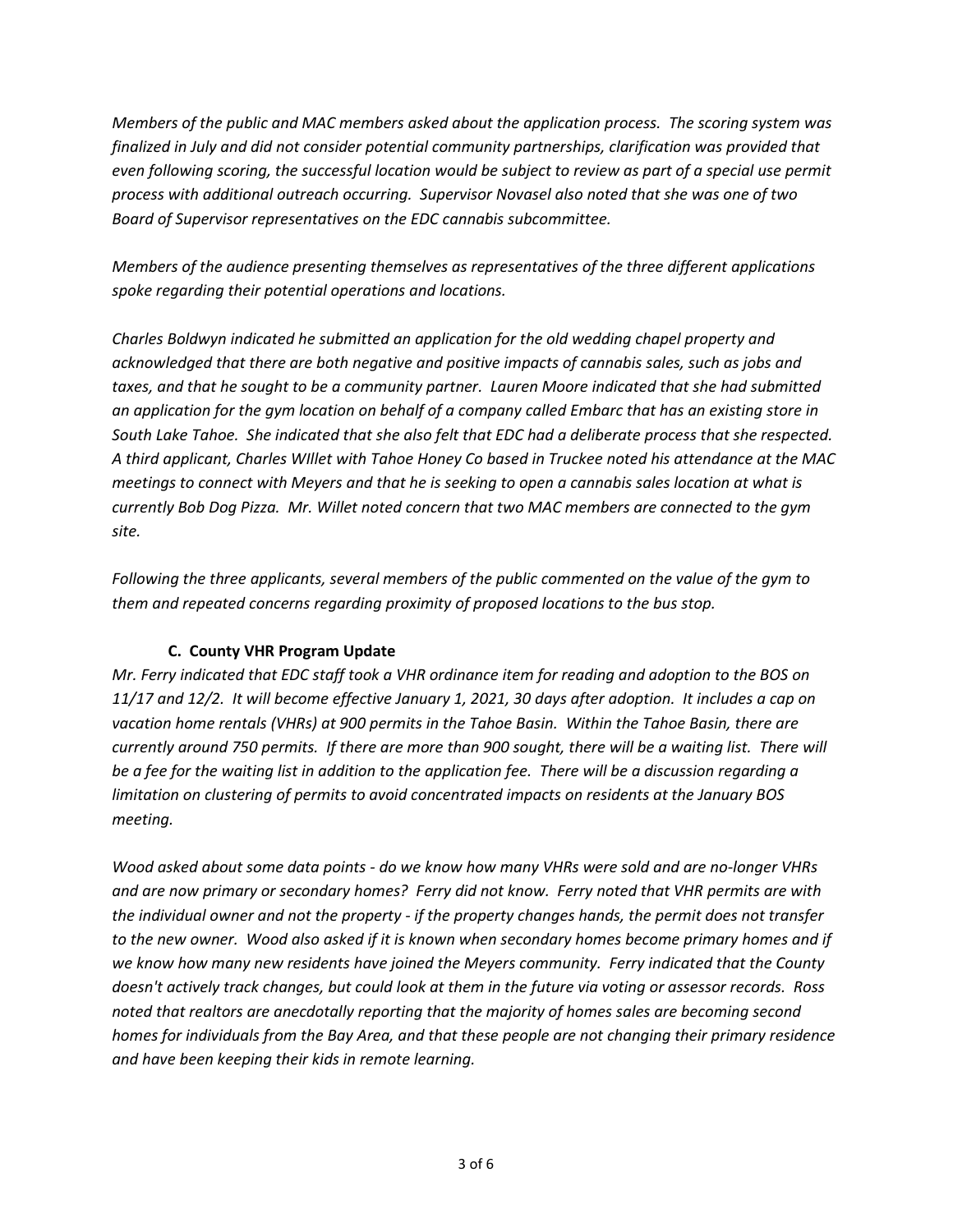*A member of the audience asked about VHR enforcement and they were advised to contact code enforcement, the local contact for the VHR, and the Sheriff's office.* 

*A question regarding VHR transient occupancy tax (TOT) going to EDC's general fund was asked, and specifically how much comes back to Meyers. Ross made a motion that the MAC request TOT data from the County to understand how much money is being collected in Meyers and how much returned to Meyers. Abravanel seconded and also noted that he wanted to see that the EDC VHR cap would be tracked and enforced.*

## **D. Welcome to Meyers Sign**

*Rene Brejc, President of the Meyers Community Foundation (MCF), indicated that she had spoken with Mr. Donaldo Palaroan with EDC DOT and indicated that the MCF was interested in the bookends of signs at each end of Meyers. MCF seeks to keep the sign simple, using a Welcome to Meyers logo similar to the bumper stickers for Meyers. A working group of community members is working with MCF to advance the signage effort.*

### **E. Crosswalk Discussion**

*Abravanel noted that he lives behind Meeks and tries to cross the street to his tubing business. He noted that the highway crossing feels unsafe and that the existing crossing is unclear.*

*Mr. Palaroan with EDC DOT noted the proposed Apache Avenue pedestrian improvement project does not include a crossing of US50 due to the highway being within CalTrans' jurisdiction. There may be a future CalTrans project, but timing isn't clear - EDC has a corridor project through Meyers that is slowly being worked through, starting with the Pioneer Trail intersection that is in design and permitting.*

*Mr. Fair noted that people going west don't seem to pay attention to the crossing and are focused on the ag station. He thought some signal would be a big improvement. Palaroan noted that one of the goals of book ending Meyers with roundabouts is to slow down vehicles. He noted that a third roundabout at Apache had been explored, but wasn't thought to be feasible due to restrictions in the Caltrans right-ofway (ROW) and cost of construction.*

*Mr. Dayberry noted that Caltrans hadn't been responsive to adding crossings. Mr. Adam Henriques of Meyers asked if the MAC could write a letter.* 

*Mr. Palaroann noted that a road safety audit was completed in conjunction with Lake Valley Fire, Caltrans District 3 Operations, EDCSO, CHP, and FHWA. The report considers the improvements in the Meyers corridor. Abravanel asked about the cost of signal - signals intersections are generally at least \$1 million and above to construct.*

*The Road Safety Audit recommended for improved crossings at Santa Fe and Apache. Santa Fe was noted for connectivity while Apache is noted for safety.*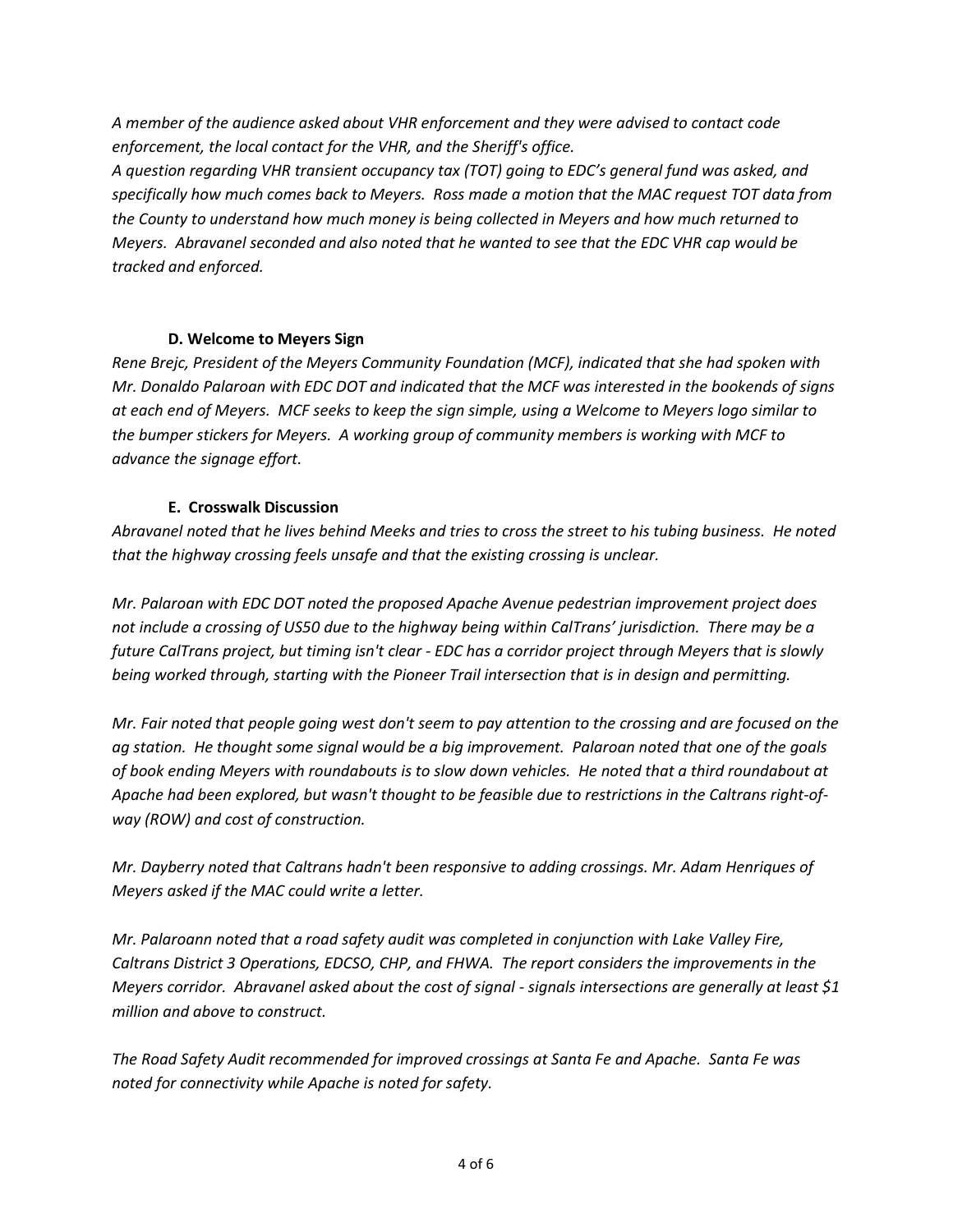#### **F. Meyers New Businesses**

*Abravanel reported that he has recently opened a called Tube Tahoe, with a snow tubing hill at Tahoe Paradise Golf Course, opening on Saturday, with discounts for locals.*

*Wood asked about any newly closed businesses - there were none that were known of.*

*Wood asked if EDC was doing anything other than on the west slope for restaurant vouchers. Supervisor Novasel indicated close to \$5M had been spent by EDC on COVID, with major portions going toward restaurant vouchers and the Tahoe Homeless Coalition. Mr. Steve Teshara with Tahoe Chamber indicated that \$5 million had been distributed through the Business Protection Workgroup, Tahoe Chamber, EDC Chamber, EDC Hills Chamber, and others, 50 businesses in Tahoe benefitting from the program. In EDC, the El Dorado Community Foundation is pursuing a portion of \$500 million available from the State of California - Teshara also noted that Congress appeared on the verge of passing another support program, but it was uncertain if it would happen or pass. Teshara noted that the El Dorado County Foundation leads the distribution of funds. Novasel and Abravanel noted that the Tahoe Prosperity center has PPE (masks and hand sanitizer for businesses). Wood noted that the Tahoe Chamber has been hosting weekly town halls for COVID response and also has PPE available.*

#### **G. Meyers Love Program Update / Meyers Beautification**

*Abravanel noted the need for improvements to improve the appearance of Meyers and the amount of trash that was present. Mr. Dayberry noted the need for momentum and putting a plan in place to keep a better community going. Dayberry also noted how hard Clean Tahoe works to keep things nice. Cardinale noted an annual volunteer day for Tahoe Paradise Park and the opportunity to coordinate with a corridor cleanup followed by a BBQ at Holiday Market.*

#### **H. Meyers Economic Growth Council Concept Discussion**

*Ross expressed interest in working with the Community and Economic Development Advisory Committee (CEDAC) of Eldorado County to form a local economic development committee group focused on Meyers.* 

*Mr. Teshara with the Tahoe Chamber noted that they are open to assisting/supporting a local group. Teshara indicated that the Chamber would support any group and thanked the MAC for facilitating conversations for the Meyers community. Ross asked how Meyers could be put on a list of priorities, similar to how the Coloma-Cool area of EDC had a plan developed, while also noting that a community services district (CSD) could have in promoting and improving Meyers.* 

*Coolidge asked if a CFD/BID/CSD had been considered during the development of the MAP. Ferry noted that it had. Brejc and Teshara noted that a business improvement district (BID) would be a good option that is less restrictive than a CSD.*

#### **7. Adjourn**

*Ross noted that there are openings on the MAC and encouraged members of the public to apply.*